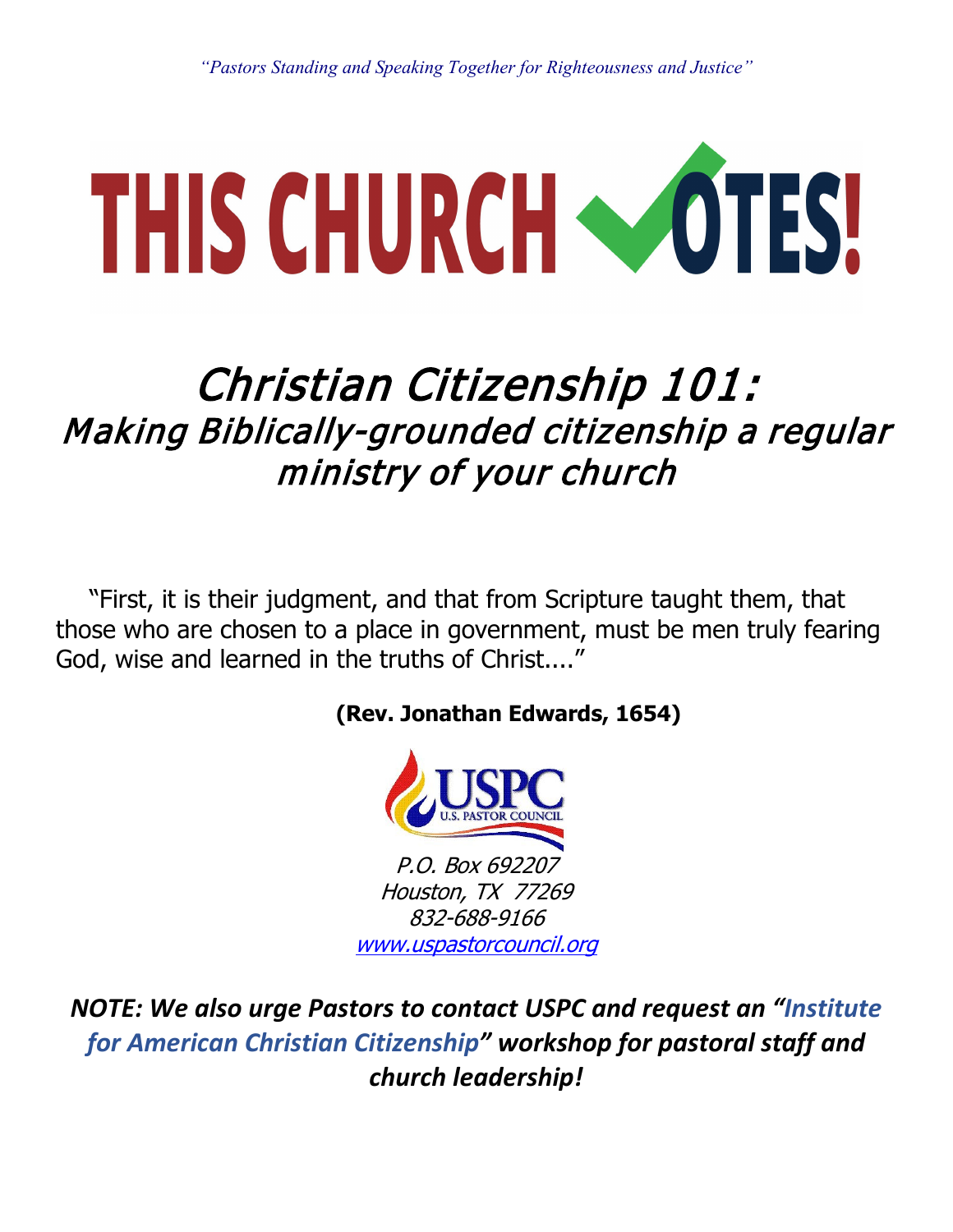#### *Forming a Christian Citizenship Ministry*

#### **A. Senior Pastor**

Since you have been called to serve as the shepherd of your congregational "flock" and in most cases are the proper authority to approve ministry activities, **it is important that a prospective Citizenship Ministry (CMD) Director** be **appointed** and **approved** by you personally. We suggest the following criteria in choosing a leader for this ministry:

- 1. A leader who is highly respected in the congregation (could be a staff member, deacon, elder or other lay leader) and whom you personally respect and trust to be accountable to you.
- 2. He or she should be **Called** *(has a conviction and passion that we must be godly citizens*), **Capable** *(has leadership skills, people skills and experience in the "battle")* and **Committed** *(will make this a priority ministry to assure its effectiveness).*
- 3. He or she will communicate with you regularly as you direct to serve as your "eyes and ears" for what is happening in the community, culture and government that is relevant to the mission of the ministry.
- 4. He or she will agree to participate in training and educational workshops sponsored by the area Pastor Council for Citizenship Ministry leaders.

PLEASE NOTE: *Pastor, this ministry will only be as effective as its visible, regular support by you from the pulpit. If it operates as an "unwanted stepchild" ministry it will flounder and become a frustration to you and to those serving in it.*

#### **B. Recruit a Team –** (Facilitated by Ministry Director)

Regardless of the size of your church, enlisting help from a team of believers who share interest in this ministry will accomplish many things faster and more efficiently, *however one committed person can accomplish much of this*. Delegating elements of the plan to others (with follow up of course!) spreads the load of the various tasks to minimize the problem of overload and burnout by a dedicated volunteer! We recommend you proceed as follows:

- 1. Make a list of men and women who you believe would be interested in being involved with this ministry. Request that an announcement be made from the pulpit and in the weekly bulletin to enlist volunteers.
- 2. Form a nucleus of people who are also called, capable and committed to serve as your ministry team leadership.
- 3. Establish a date for a formational meeting at the church (preferable) or a home to launch the ministry.
- 4. See **Appendix A** for sample agenda for the formational meeting.

#### **C. Establish Mission and Goals**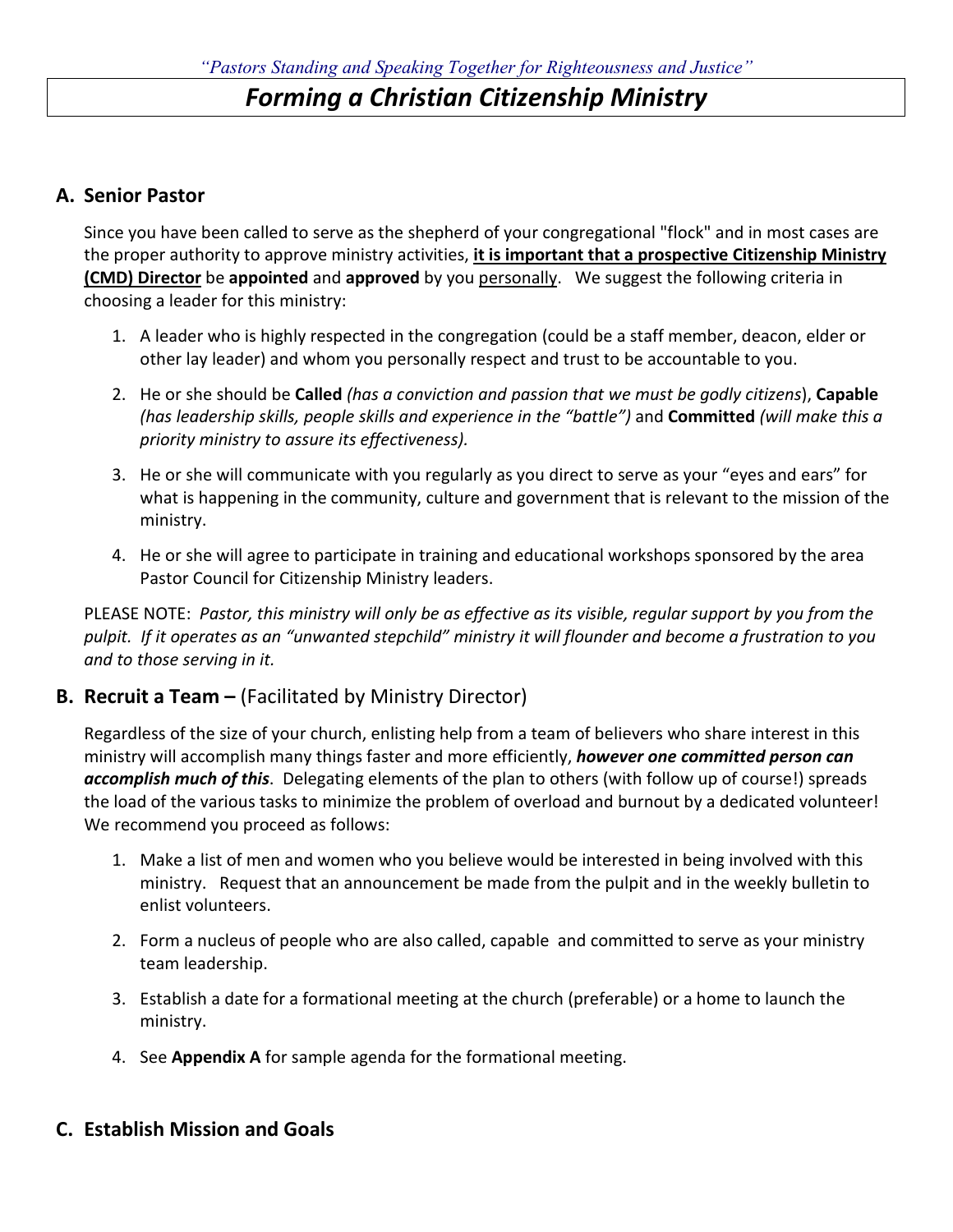1. A sample mission statement could be as follows:

*"The (Church) Citizenship Ministry is an extension of the mission of this church to impact our city, state and nation for Jesus Christ, bringing Biblical hope and redemption to individuals, families, and every institution of influence including education, media, arts, community benevolence and all levels of government."*

- 2. Establish goals for AMERICA Plan (Appendix B) activities including:
	- a. Voter registration (i.e. percentage of church registered by target date)
	- b. Voter turnout (i.e. percentage that vote in each election)
	- c. Issues and voter awareness (i.e. methods to keep church informed)
	- d. Education and training (See **Appendix C**, Citizenship Education Outline)
	- e. Community Service Projects (i.e. adoption, foster care, etc.)

## THIS CHURCH COTES!

#### **Maximizing Voter Turnout In Your Church**

OVERVIEW: Every American Christian who is eligible to vote does so either:

- a) **By Absence** (failing to vote and allowing elected officials to be chosen by those who do not share the same values),
- b) **Carelessly** by voting out of ignorance or selfishness choosing ungodly or unrighteous leaders, or
- c) **Becoming informed** about candidates' positions on key issues, praying and **casting the vote** in a way consistent with Biblical principles.

We believe that it is a legitimate ministry of the local church to assure that our congregants are educated and active citizens, *beginning with casting informed votes in EVERY election.* The following plan can effectively be implemented in every church and we are asking that Senior Pastors commit to leading this effort and overseeing its completion prior to the next General Election. *The righteous gain authority in this nation by God working through the choices of the people.*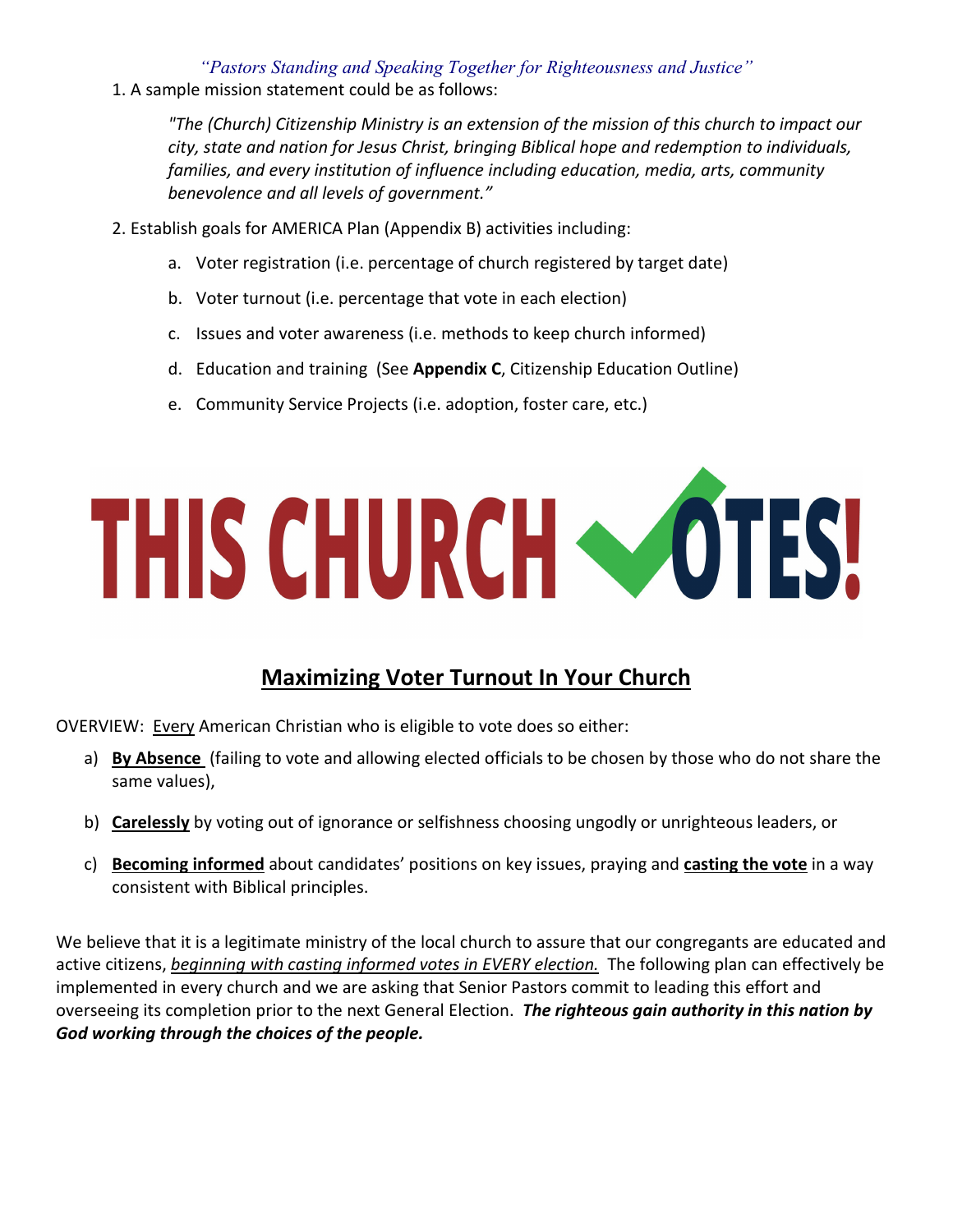## **This Church Votes! 100 Plan – Sample**

*The basic objective of the Vote 100 plan is for every church to achieve as close to 100 percent voter registration and voter turnout as possible in every election. Given that most elections are won in the fractional margins, If even ten percent of pastors and congregations with a Biblical worldview performed these steps, victories would resound in cities all across America.* 

#### **Conducting A Voter Registration Drive**

#### **OVERVIEW**

Changes in the laws regulating the process of voter registration have made it easier than ever to get registered. In addition, many churches conduct regular voter registration activities regularly to assure maximum participation. Their right to do so is clearly established in the Internal Revenue Code governing 501 (c) (3) non profit corporations.

"*The IRS has ruled that even private foundations may support non-partisan voter registration drives*. T.D. Release K-87, May 11, 1969"[1](#page-3-0)

The question, then, is how to conduct the drive in the most efficient and effective manner possible given the available manpower of the church. We suggest the three following methods of conducting voter registration, and we will propose them in the order of their efficiency.

NOTE: *Again,* w*e recommend that the church Citizenship Ministry Director recruit a team to help. As we will discuss later, the Director and at least one other person should become certified Deputy Voter Registrars.*

#### **I. In the Pews**

Many pastors use the following method of actively promoting basic voter registration in their churches.

- **One.** Qualify several members of the church leadership as deputy voter registrars to oversee the project. *(Contact local Pastor Council for assistance)*
- **Two.** Acquire voter registration forms from the local (tax assessor/collector) or state (Secretary of State) election office in sufficient quantity based on church roster size or attendance.
- **Three.** Schedule and promote several Citizenship Sundays prior to the voter registration deadline before each election
	- We encourage the church to promote CS opportunities in four ways:

(1) The church newsletter

<span id="page-3-0"></span><sup>&</sup>lt;sup>1</sup> Political Activity by Clergymen, Alan Dye, Esq., Webster, Chamberlain & Bean.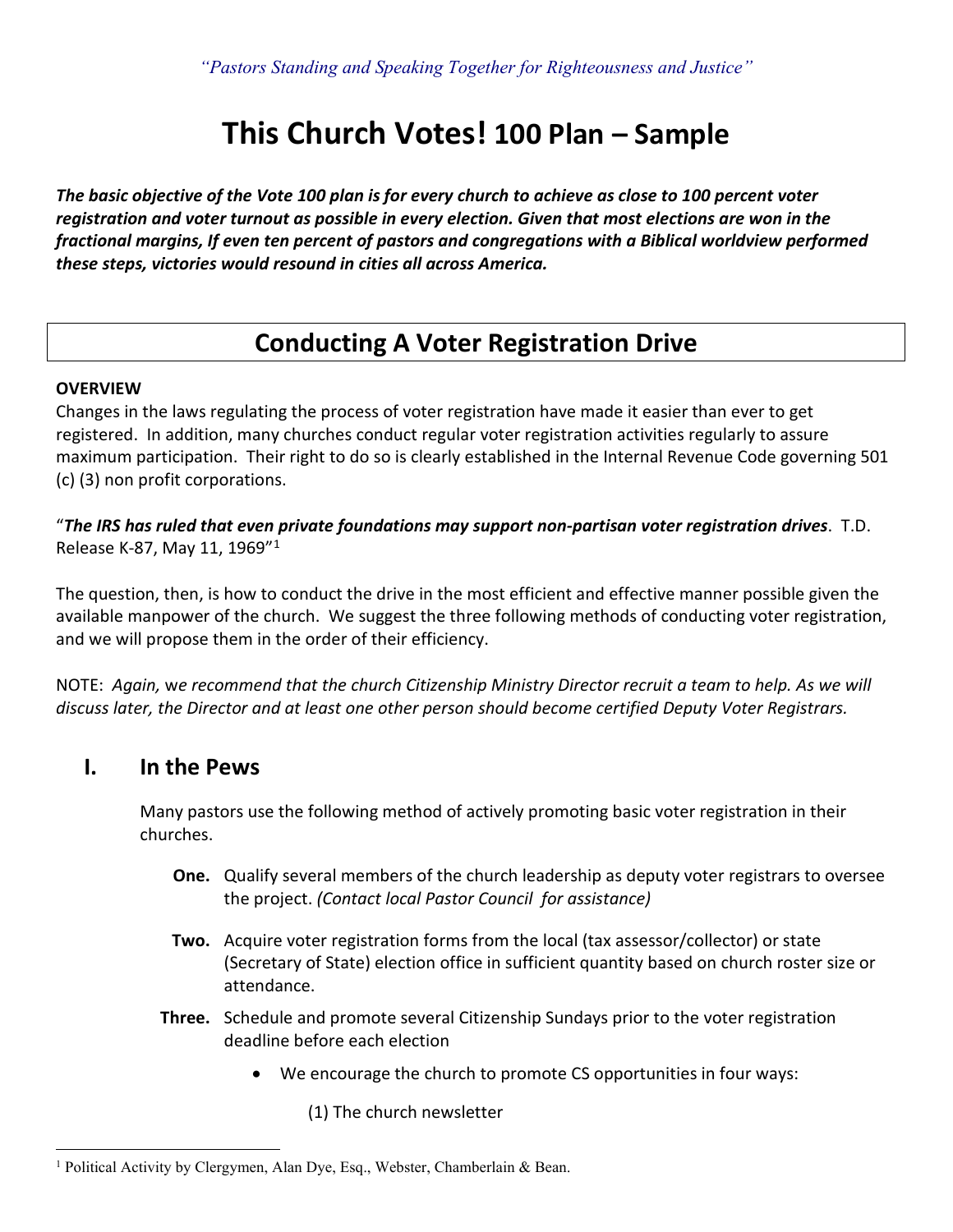(2) The Sunday church bulletin – use inserts if possible

- (3) Discussion by the Pastor from the pulpit
- (4) The use of posters and a special booth placed visibly

#### **Four.** On Citizenship Sunday:

- 1. Prepare ushers with a sufficient quantity of voter registration and mail-in ballot request forms.
	- a. The suggested amount would cover one-half of the adult attendance for each service.
- 2. Set up a table in each major traffic area of the church with one or more of the ministry team members in attendance to address any questions after the service.
- 3. At the appropriate time during the service, the Senior Pastor would address the issue of voting, and ask the ushers to distribute voter registration and mail-in ballot request forms to those who request them.
	- a. Ideally, time should be given for people to complete the forms and pass them back to be collected by the ushers. (An alternative would be to ask people to leave them with ushers at the end of the service.)
	- b. Ushers take all completed registration forms to the voter registration table where they are given to the Citizenship Coordinator.
	- c. All forms should be viewed for completion, and forms that are filled out properly are then mailed or delivered to the tax assessor/collector's office.

*The Community Impact Chairman should contact any person within 24 hours whose form is filled out incorrectly or incompletely to assure accuracy.* 

#### **II. In the Foyer**

Another common method of voter registration is to simply set up a table or booth in the main foyer of the church where people can stop by before or after the service. Because most people have several different points in the church to attend, including Sunday School, taking children to their classes, pre-service responsibilities and other necessary demands on their attention, many people who are not registered will bypass a table – planning to "come back by later". This method is less effective than "In the Pews", but can accomplish the task if given the necessary promotion by the Pastor.

#### **One.** On Citizenship Sundays

1. Include bulletin inserts in order to alert people to the availability of voter registration.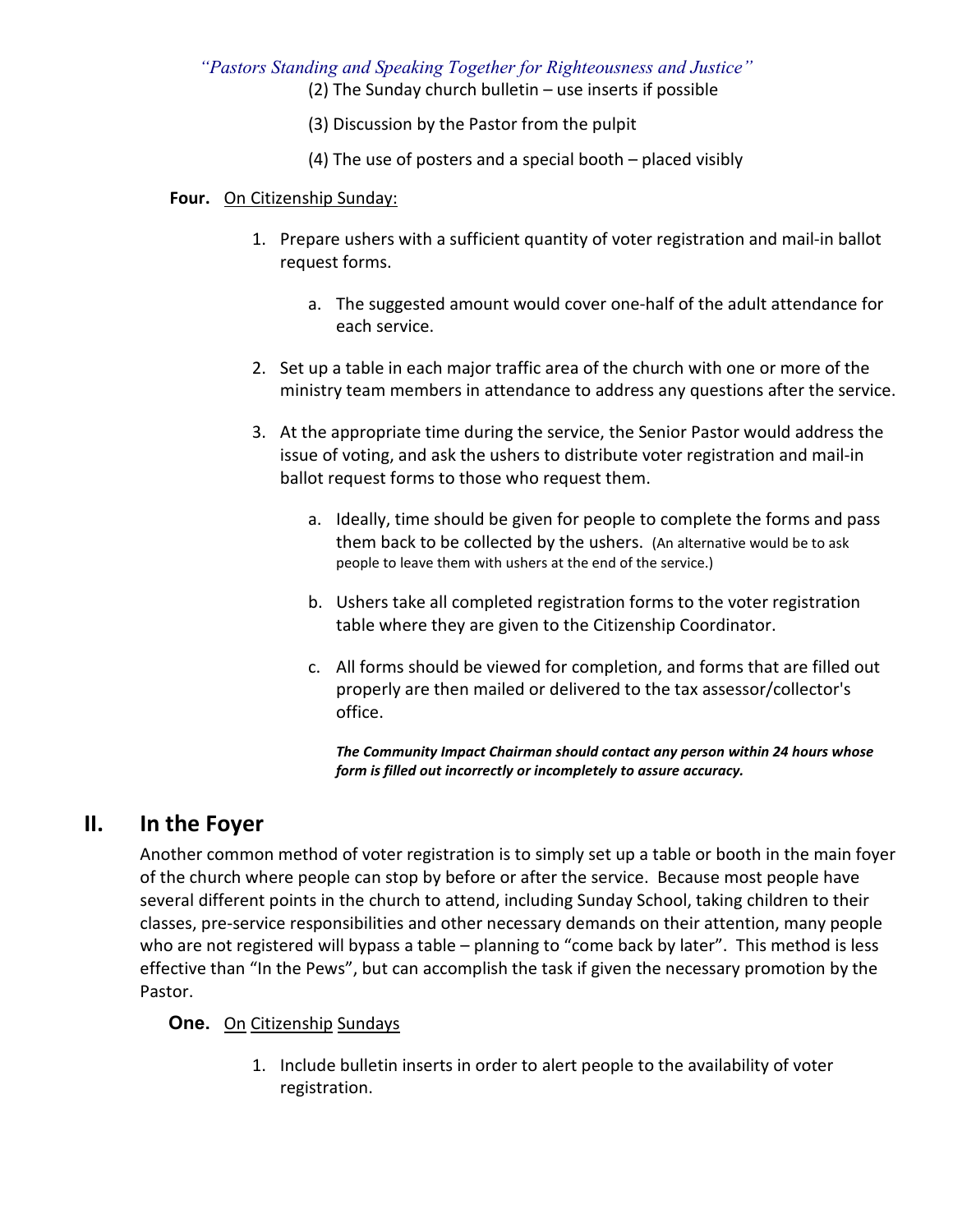- 2. Set up a table or booth in a highly visible location in the foyer and/or other high traffic areas with signage provided or prepared by the ministry team and approved by the Pastor.
	- a. Ideally, the table should be set up and staffed at least one-half hour prior to and after each morning and evening service.
	- b. CCM team set up materials, and at least two prepared volunteers serve to assist people who stop by prior to the service.
- 3. Mention the availability of voter registration during at least two points of the service, in order to maximize effectiveness.
	- a. First, draw attention to the registration table and the bulletin insert during announcements.
	- b. Second, and most importantly, the Senior Pastor should mention at the close of service that voter registration is available, and should strongly encourage that people who are not registered or are unsure of their voter status make the effort to go to the registration table before leaving.
- 4. If a certified Deputy Voter Registrar, The CCM Chairman should personally collect all completed voter registration forms, and assure that each name is listed on the tally sheet for follow-up purposes.
- 5. *If Internet access is available* near the table, set up a laptop computer to directly access the registered voter file of the county elections office for verifying voter information.

#### **III. Through the church list or roster**

This method is potentially the most accurate way of determining which members and regular attendees of the church are registered to vote. It can also be the most time-consuming unless using computer matching with the official registered voter list, and is best used after a Christian Citizenship ministry team has been more fully developed. We still encourage Method 2 (In the Foyer) to be used in conjunction with this process to make it more convenient for those individuals identified as unregistered to do so.

- **One.** Acquire pastoral authorization for the CCM team to plan and implement this project.
- **Two.** Acquire the most current church list for use (specifically with this project) within the guidelines of church policy regarding the active mailing list.
- **Three.** Request a password for the voter management section of the HACP website. The passwords will be assigned for specific blocks of time to allow for rotation. Several people on the ministry team can use the password during that period, however they cannot log on at the same time.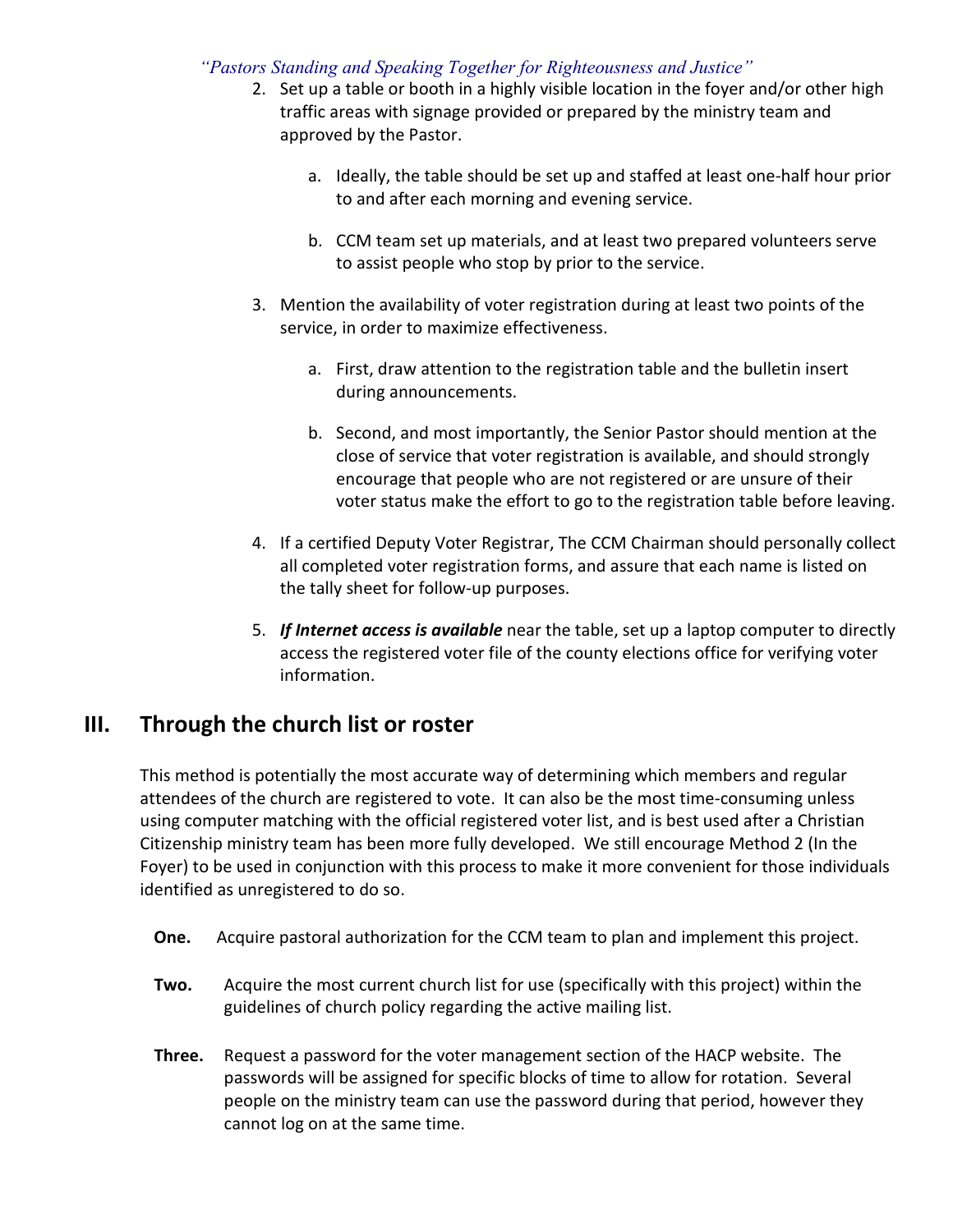- **Four.** Divide the church roster or list into sections based on the number of individuals assisting.
	- 1. The size of the church list and the voter file will determine the number of volunteers needed. We suggest approximately one person per 100 names on church list
- **Five.** Match individuals on the church list against the voter file to identify those who are not currently registered.
	- 1. Each "no" should be marked for follow up
- **Six.** Assign one or two team members to call those identified and let them know that a voter registration form will be mailed to them, and will also be available on Citizenship Sunday.
- **Seven.** Project coordinator or CCM Chairman assures that forms are mailed within 48 hours.
- **Eight.** Plan a follow up call night for two weeks later (or sooner if close to the deadline) to contact form recipients and determine if they received and returned the forms.

#### **OPTIONAL: Report numbers of new voters and track activity**

It is vital to maintain a database that contains a record for each church member in the categories listed below. A simple spreadsheet can be used or a more sophisticated program, but several individuals with good computer skills should be recruited and assigned to develop and maintain this file.

- 1. Voter registration number
- 2. Voting history
- 3. Issues interests
- 4. Activism (campaigns, political party, issues advocacy, etc.)
- 5. Citizenship Ministry involvement

*NOTE: It is important to report the numbers of newly registered voters and the percentage of the church list registered (before vs. after the drive) to the HACP office. We are looking for documented increases in the number registered - generalities and guessing do not get us across the finish line!* 

#### **Conducting Effective Voter Awareness and Turnout Activities**

 Registering to vote is like getting your driver's license – it's great to have, but you must get in the car and turn the key in order to put it to use. One great dilemma of the church has been how many Christians are not registered to vote, but an equal issue is how many "have their license" but rarely if ever use it. Failure to vote responsibly is a de facto stamp of approval on immoral, unjust and corrupt government. Just these basic steps taken in any church will increase the number of Christian citizens voting regularly and will help elect more godly leaders and promote righteous laws.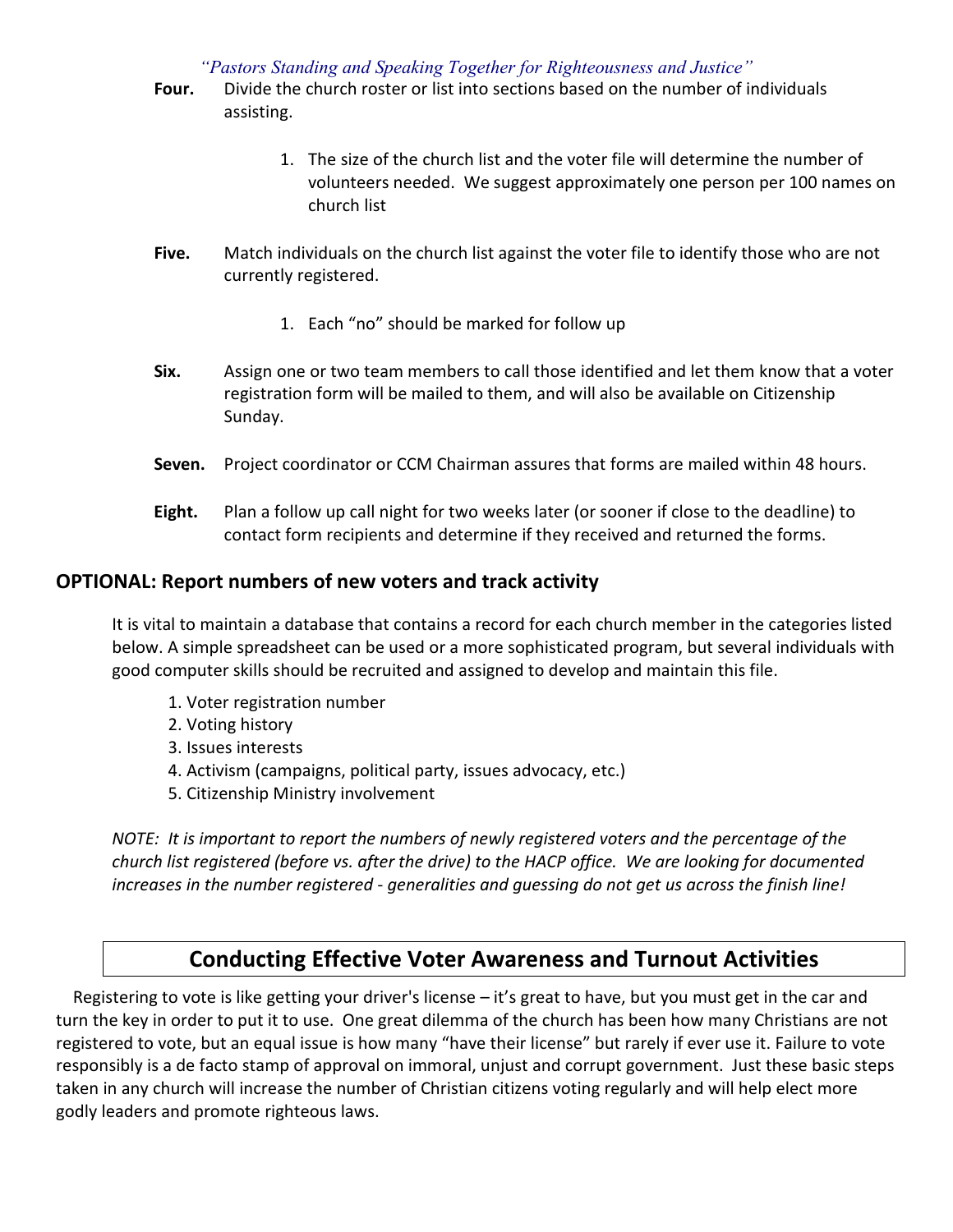#### **Objective**

To maximize the number of citizens in each church who are verified to have voted in each election.

#### **1. Suggested Plan**

- **One.** Senior Pastor designate a full or partial sermon on the "Biblical Foundations of Civil Government – Why We Vote!" on a Sunday prior to Early Voting.
- **Two.** Place "This Church Votes!" or similar inserts into the bulletins to be distributed for the services as well as non-partisan voter guides on the Sunday before Early Voting begins and through the election.
- **Three.** Set up an information table in the foyer staffed by the CCM team to answer questions about voting locations and other related issues.
	- *i. Prepare workstation with iPads or laptops for church voters to find their Early Voting or Precinct Voting locations.*
	- *ii. Have a sign up sheet for those interested in staying informed on important moral and policy issues.*
- **Four.** At an appropriate time during the worship service, the Senior Pastor should discuss the importance of voting responsibly. He could then ask each person to rise who is an eligible voter and who is willing to make a commitment to vote, and "Stand for Righteousness" to illustrate their commitment.
	- *i. Alternatives to this "optimum" approach would be for the pastor to urge the congregation to vote and mention the information table as well as identify the CCM Chairman as the contact for further information.*
- **Five.** Distribute non-partisan voter guides or other voter education materials:
	- *i. As church bulletin inserts, or*
	- *ii. At the doors as people leave the service, or*
	- *iii. By mailing directly to the church list*

Recommended follow up –

- **One.** The Senior Pastor authorizes the CMD and/or Ministry team to schedule and coordinate a phone bank to call through the church list and remind people to vote.
	- *1. Scripting may be prepared and acquired from the Pastor Council*
- **Two.** The calls should be made during the several days before and day of each election. (automated calls with a recorded message from the pastor are very effective.)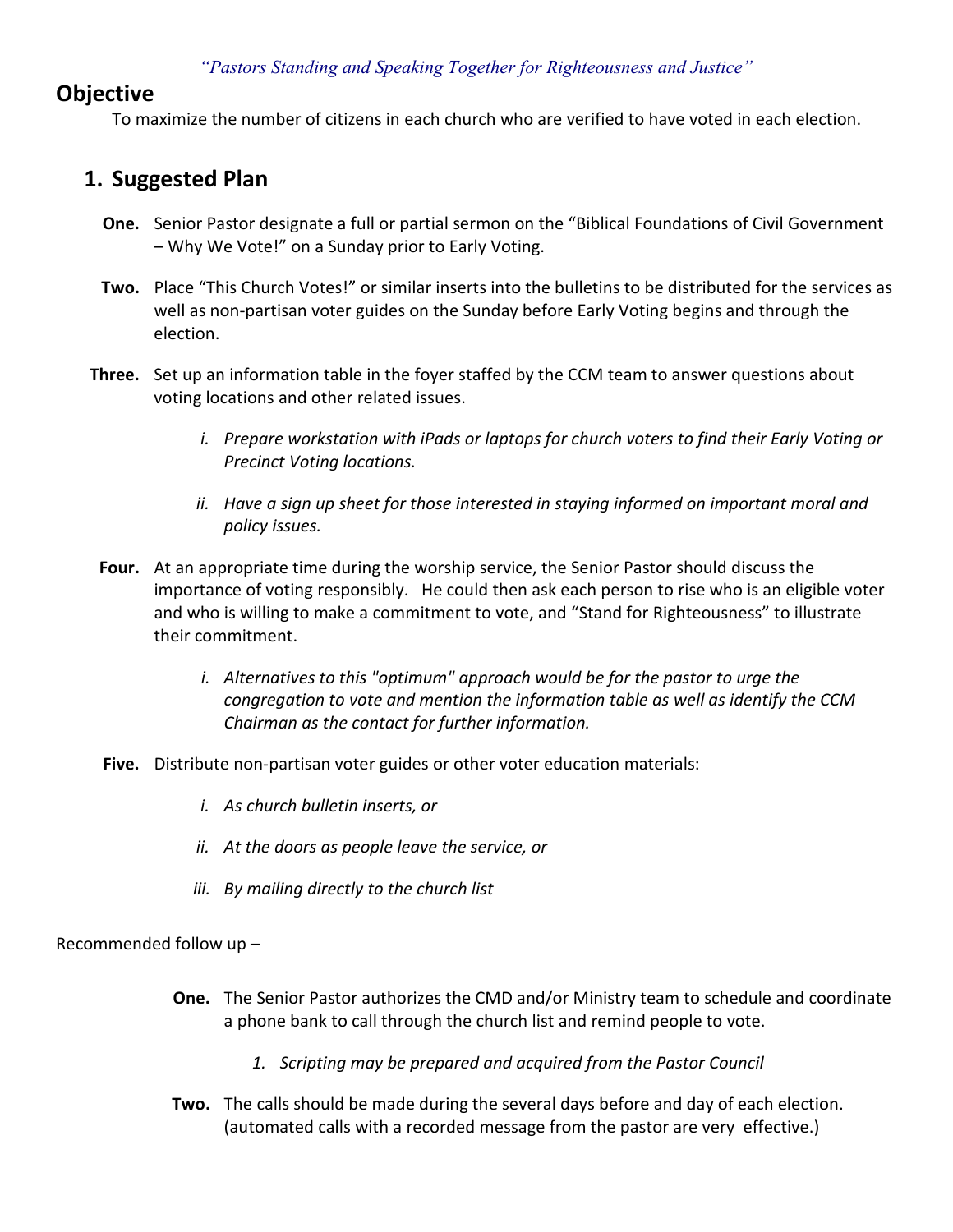- **Three.** Have list of polling locations and extra voter guides available at the church on Election Day.
- **Four.** Citizenship Ministry team could also coordinate childcare and transportation for those with such needs.

#### **Summary**

The task of increasing the informed voter turnout in your church is one of the most essential responsibilities of the Christian Citizenship Ministry. Remember that elections are won and lost in the margins - very often by 1 or 2 percentage points or even a few votes. **Every** vote makes a difference, and it may be **the** difference as seen in the "Just One Vote!" available at [www.faithvotes.org](http://www.faithvotes.org/) .





### **THE SEVEN STEPS OF EFFECTIVE CHRISTIAN CITIZENSHIP FOR CHURCHES**

## [AR](http://www.uspastorcouncil.org/houston/america_plan_a1.htm)TICULATE **A BIBLICAL POSITION ON IMPORTANT ISSUES OF THE DAY**

Teach sound doctrine; Address citizenship and current moral issues from the pulpit as appropriate; Speak to the crucial moral issues of the day from a Biblical perspective, and why Christians must be active citizens.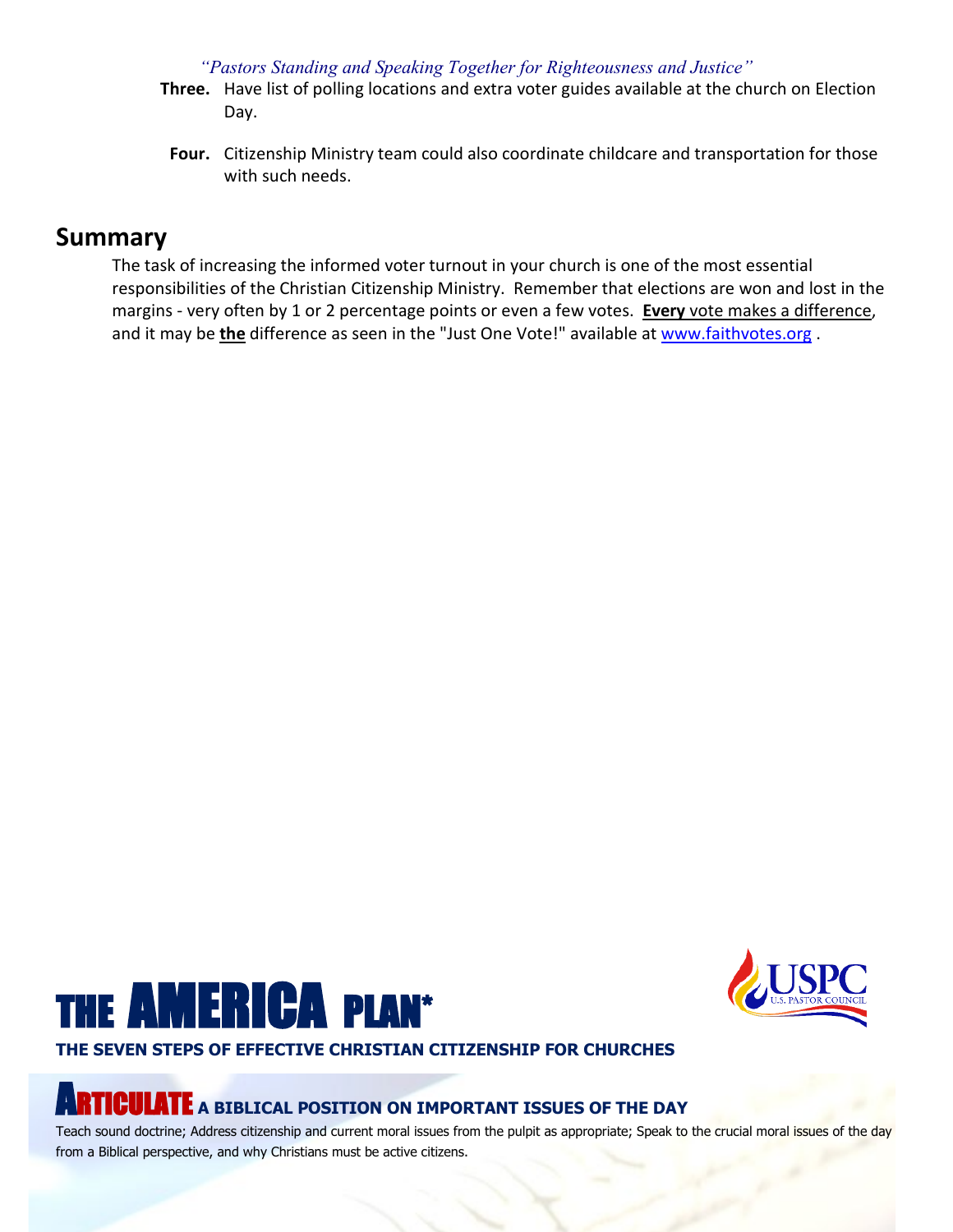#### **ITIVATE** CONGREGANTS TO BE GODLY, RESPONSIBLE CITIZENS.

Most Christians do not become effectively and Biblically involved in any ministry or take action related to cultural and political change unless inspired by their pastor, led from the pulpit and called to appropriate activity.

## **UCATE** BELIEVERS ON THE "WHY" AND "HOW" OF GODLY CITIZENSHIP

Biblical Worldview; American Christian Heritage; Understanding the Biblical role of Government; and Effective Community Involvement.

## **ISTER** ALL ELIGIBLE ADULTS IN THE CHURCH TO VOTE

If a person is 18 or older and an American citizen, this is not an option! The goal is 100% registered, 100% voting.

## THE CONGREGATION ABOUT IMPORTANT POLICY AND MORAL ISSUES

Pending legislation – local, state and national Current moral issues – sanctity of life, pornography, gambling, marriage, Biblical justice, etc. Candidates' character, philosophy and positions on vital issue

## **NATE** WITH OTHER LIKE-MINDED PASTORS IN THE [CO](http://www.uspastorcouncil.org/houston/america_plan_c.htm)MMUNITY

Establish a permanent, inter-racial, inter-denominational Pastor Council of senior pastors who will stand together, speak together and act together in your area.

#### **TATE** MEMBERS TO EFFECTIVE PRAYER, SERVICE AND CIVIC [AC](http://www.uspastorcouncil.org/houston/america_plan_a2.htm)TION IN THE COMMUNITY TO **PROMOTE BIBLICAL RIGHTEOUSNESS AND JUSTICE.**

Create or support a **Christian Citizenship Ministry** in the church to facilitate the above activities in an organized manner, and to serve as the church's link to the community team.

#### **FOUR STEPS TO COMMUNITY TRANSFORMATION: 2 CHRONICLES 7:14**

- **1. Pray, fast and repent- get our spiritual "house" in order** first
- **2. Serve our neighbor meet needs, share the Gospel**
- **3. Raise the standard of righteousness get involved culturally and politically**
- **4. Reap the harvest transformed lives, transformed culture**

\* The AMERICA Plan was created by Dave Welch (Executive Director, US Pastor Council)





**2022 Texas Remaining Key Election Dates Uniform Election Date – Spring Municipal Elections**

Thursday, April 7, 2022 Last Day to Register to Vote